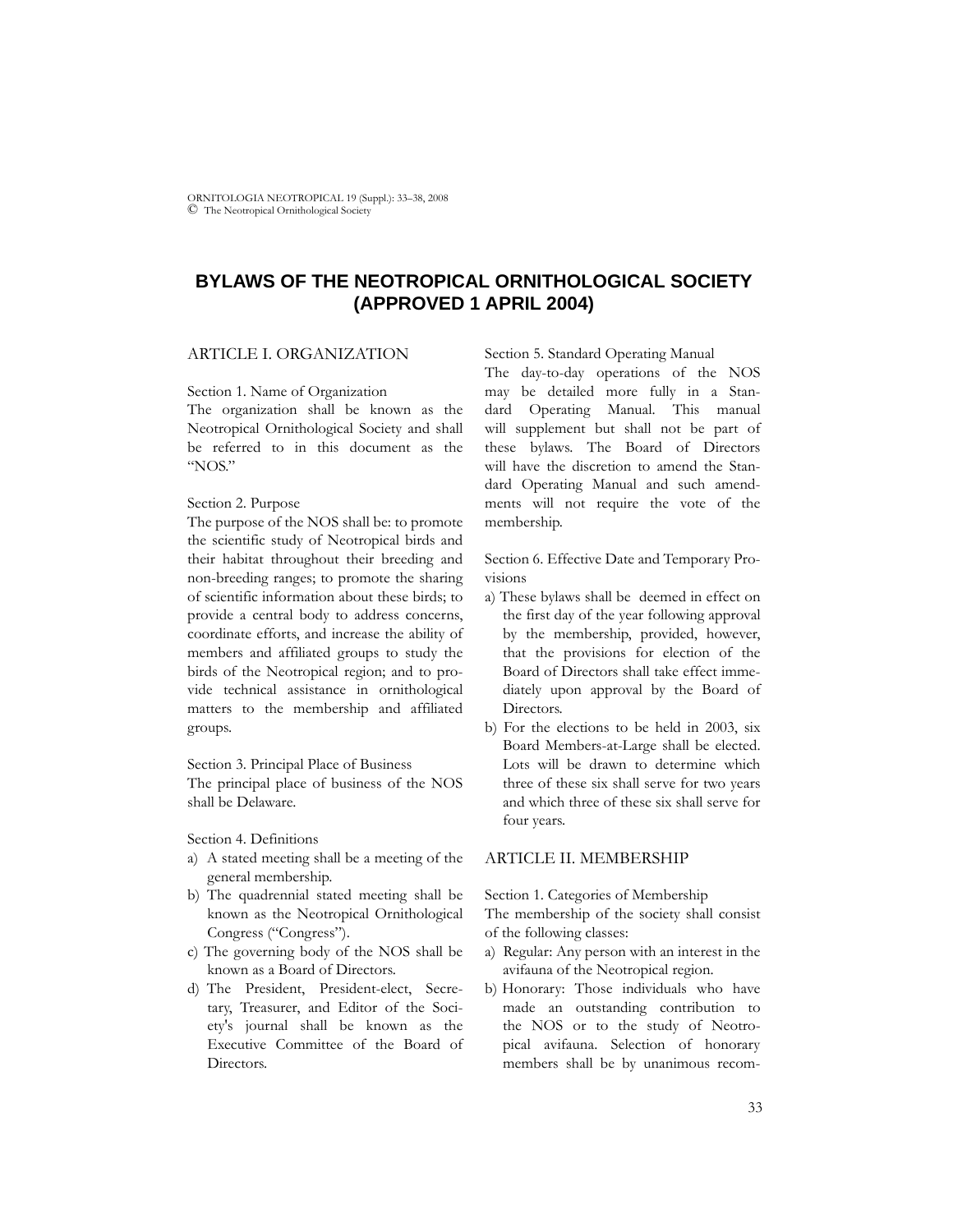mendation of the Executive Committee and ratified by a majority vote of the general membership at a stated meeting.

c) Special Categories: The Board of Directors may establish special categories for the recognition of exceptional financial donations by individuals.

Section 2. Dues

- a) The amount of the dues shall be set by the Board of Directors.
- b) The Board of Directors shall have the authority to set higher dues for members residing outside the Caribbean, Central America, and South America.
- c) The Board of Directors shall have the authority to set discounted dues for students and others and to determine the qualifications and required proof of status for such dues.
- d) Honorary members shall not pay dues.
- e) The Board of Directors shall have the authority to establish dues for a life membership.
- f) Dues shall not be pro-rated for membership for a partial year.

Section 3. Rights and Responsibilities of Members

- a) Members shall be responsible for paying dues as set by the Board of Directors and in a timely manner. Members who have paid dues shall be considered members in good standing.
- b) Regular members in good standing, honorary members, and members of such special categories as shall have been created by the Board of Directors pursuant to Article II, Section 2(c) shall have the rights to: receive the society's journal and all other mailings and materials distributed by the NOS, vote, stand for election, and hold office.

# ARTICLE III. OFFICERS AND BOARD OF DIRECTORS

### Section 1. Positions

The officers of the Society shall be a President, immediate Past-president, President-elect, a Secretary, and a Treasurer. One individual may serve as both Secretary and Treasurer. These officers, together with the Editor of the society's journal, and six Board Members-at-Large shall constitute the Board of Directors (the "Board"). The Executive Committee of the Board shall be empowered to transact such day-to-day business as may arise between meetings of the Board.

#### Section 2. Duties of President

The President shall preside at the meetings of the Board of Directors and at the general meetings of the Society and shall perform such other duties as are assigned by the Bylaws or by resolution of the Board. In case of the President's absence or inability to act, the President-elect shall discharge the duties of the President.

### Section 3. Duties of Secretary

The Secretary shall keep a record of the meetings of the Society and of its governing bodies and distribute minutes of these meetings appropriately; shall give notice to Society members of the time and place of all Congresses and stated meetings no less than 21 days and no more than 60 days prior to the start of the meeting; shall maintain a record of committee assignments; shall, with the President, be responsible for the Stated Meeting in coordination with the Committee on Local Arrangements and the Committee on Scientific Program; and shall perform other duties assigned by these Bylaws or by the President. The Secretary may assume the duties of the Treasurer.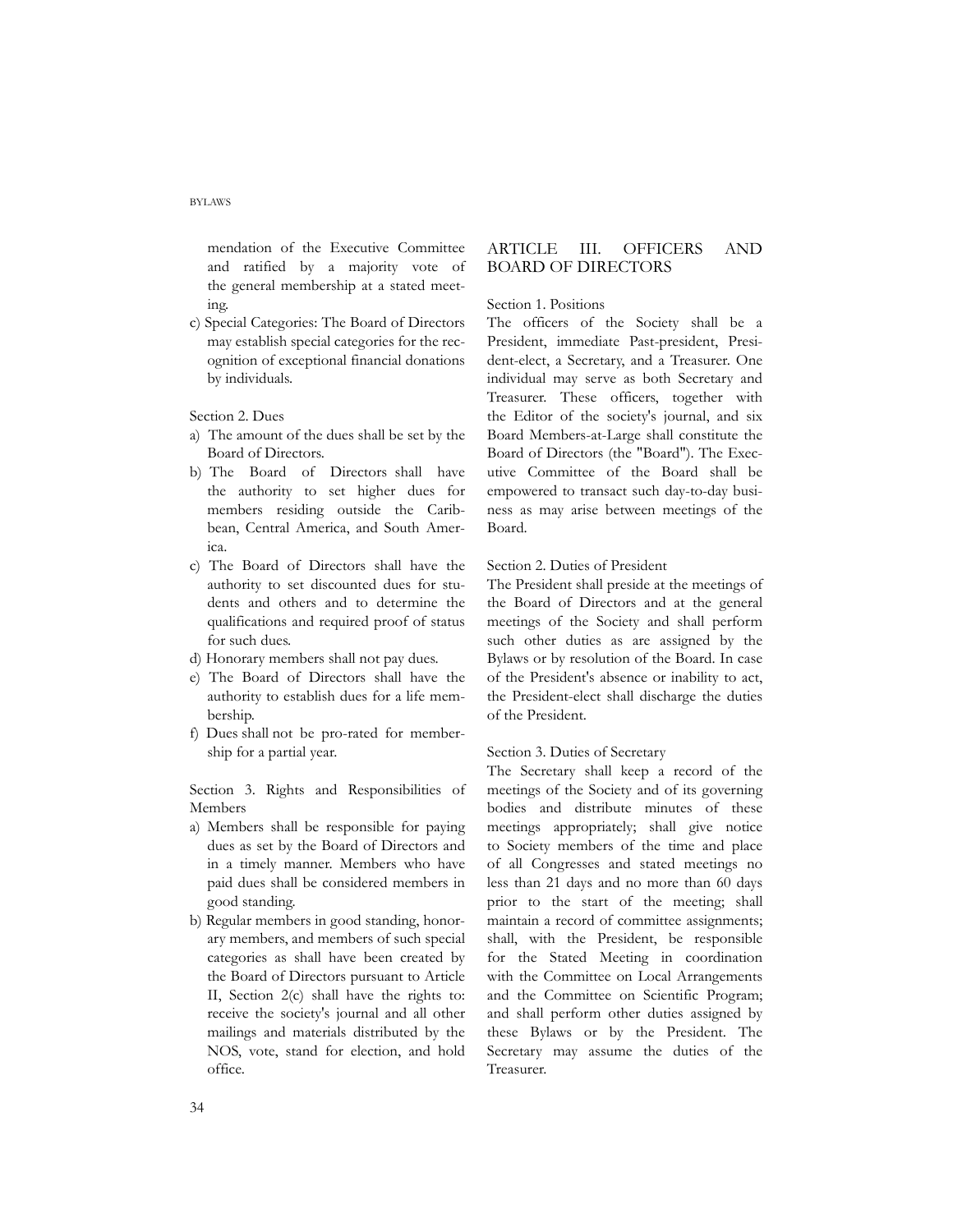## Section 4. Duties of Treasurer

The Treasurer shall receive all monies payable to the Society; shall receive officially, and acknowledge, all monies given or bequeathed to the Society; shall make an annual report to the Society of all receipts and disbursements during the past calendar year; and shall maintain a roster of members in good standing. In those years when there is a Congress or other stated meeting, the Treasurer shall make a formal report to the membership at the meeting summarizing the financial status of the Society. The Board with the recommendation of the Treasurer may designate agents who may receive and deposit monies for specific purposes, and to maintain the membership records. The Treasurer may assume the duties of the Secretary.

Section 5. Vacancies

- a) Vacancies occurring in any office other than that of President may be filled by vote of the Board of Directors and such board members shall serve until the next regular election.
- b) In the event of a vacancy occurring in the Presidency, the President-elect shall fill the Presidency until the next regular election, at which time the President-elect will commence his/her normal term as President.

Section 6. Indemnification of Officers and **Directors** 

The members of the Board of Directors, individually and collectively, shall be held harmless by the corporation in any action alleging injury or damage, direct or consequential, arising out of the performance of their duties, except where Directors are judged guilty of willful misfeasance or malfeasance in the performance of their duties. The members of the Board of Directors may be indemnified by the NOS against all expenses and liabilities, including counsel fees, reasonably incurred or imposed upon such individual in connection

with any threatened, pending, or completed action, suit or proceeding, including any settlements, in which she/he may become involved by reason or her/his being of having been a member of the Board of Directors; provided, however, that in the event of settlement, this indemnification shall apply only when a majority of disinterested members of the Board of Directors approves the settlement and reimbursement as being in the best interest of the NOS. The right of indemnification shall be in addition to and not exclusive of other rights to which such individual is entitled. No person adjudged to be liable for misconduct or gross negligence in the performance of his/her duties shall be entitled to indemnification under this section.

### Section 7. Compensation

Directors as such shall not receive any compensation for their services as Directors, but the Board may by resolution authorize the reimbursement of expenses incurred in the performance of their duties. Such authorization may prescribe procedures for approval and payment of such expenses by designated officers of the corporation. Nothing herein shall preclude a Director from serving the society in any other capacity and receiving compensation for such services.

#### ARTICLE IV. ELECTIONS

Section 1. Elections of Officers and Board Members

- a) The President, President-elect, Secretary, and Treasurer shall be elected every four years, in the year when a Congress is held. If no Congress is held, the election shall occur in the year in which a Congress was to have been held.
- b) Six Board Members-at-Large shall serve staggered four-year terms, with three being elected during the year when a Congress is held, and three being elected two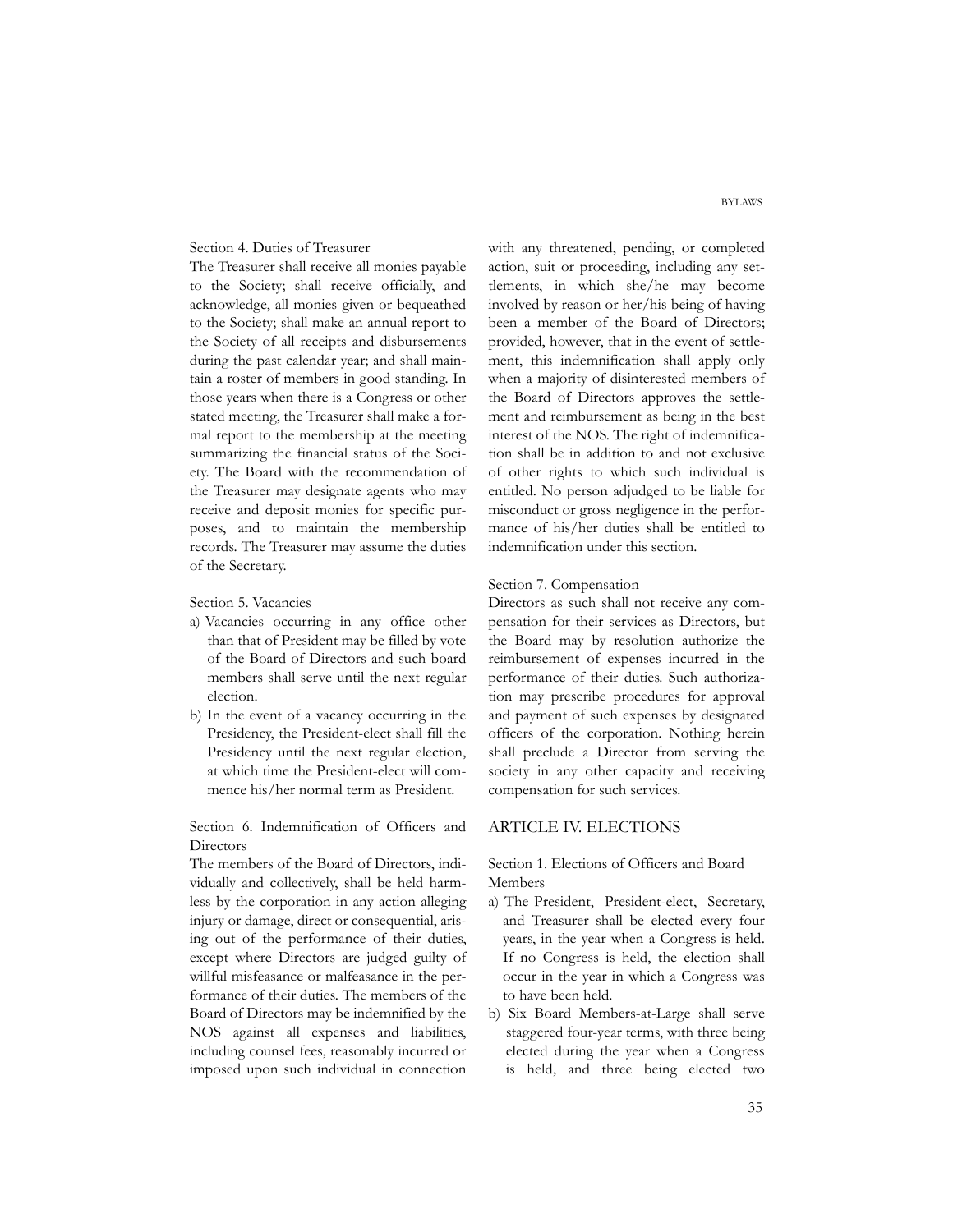years after the year in which a Congress is held.

- c) Nominations for candidates shall be solicited from the membership by the Secretary at least 120 days prior to the first date of the Congress. Nominations must be made in a form prescribed by the Board and must be accompanied by a statement from the nominee indicating a willingness to serve. If no Congress is scheduled to occur, then nominations for candidates may be solicited from the membership at least 120 days prior to the end of the calendar year. All those nominated who are eligible to stand for election shall be presented for each office. One individual may be nominated to serve as both Treasurer and Secretary.
- d) Ballots shall be distributed to all members in good standing at least 60 days prior to the first date of the Congress. If no Congress is scheduled to occur, then ballots shall be mailed to all members in good standing at least 60 days prior to the end of the calendar year. All ballots received by the Secretary no later than 10 days prior to the first date of the Congress shall be counted. If no Congress is held, ballots received by the secretary no later than 10 days prior to the end of the calendar year shall be counted. All other ballots shall be discarded unopened. Ballots shall be distributed by any means consistent with the laws of the State of Delaware.

Section 2. Terms of Office

a) The President and President-Elect shall serve a single four-year term in a particular position, commencing at the close of the Congress prior to which they were elected. The Secretary and Treasurer may serve multiple four-year terms. If no Congress is held during the year of an election, these terms shall commence on the first day of the next calendar year.

b) Three Board Members-at-Large shall serve four-year terms commencing at the close of the Congress prior to which they were elected. If no Congress is held during the year of an election, these terms shall commence on the first day of the next calendar year. Three additional Board MembersatLarge shall be elected to serve four-year terms commencing two years after the commencement of the terms of those elected in a Congress year.

#### Section 3. Journal Editor

The Editor of the Society's journal shall be elected annually by the Board.

# ARTICLE V. MEETINGS

#### Section 1. Stated Meetings

The Congress will be the Stated Meeting of the Society, and shall be held quadrennially at such time and place as the Board of Directors may determine. Stated meetings may be held between or in lieu of Congresses if approved by the Board. The time and place for any Stated Meeting, as set by the Board, may if necessary be changed by a two-thirds vote of the Board of Directors. The Secretary shall give notice to all members, either personally, by mail, electronically, or by any other manner permitted by the law of the State of Delaware, not less than 21 days nor more than 60 days prior to any meeting of the time, place, and purpose of the meeting.

Section 2. Meetings of the Board of Directors

a) Meetings of the Board of Directors shall be held during each Stated Meeting of the Society. Special meetings of the Board or Executive Committee may be called by the President and Secretary, or by any four members of the Board. Written notice of any meeting of the Board shall be given to each member of the Board, personally or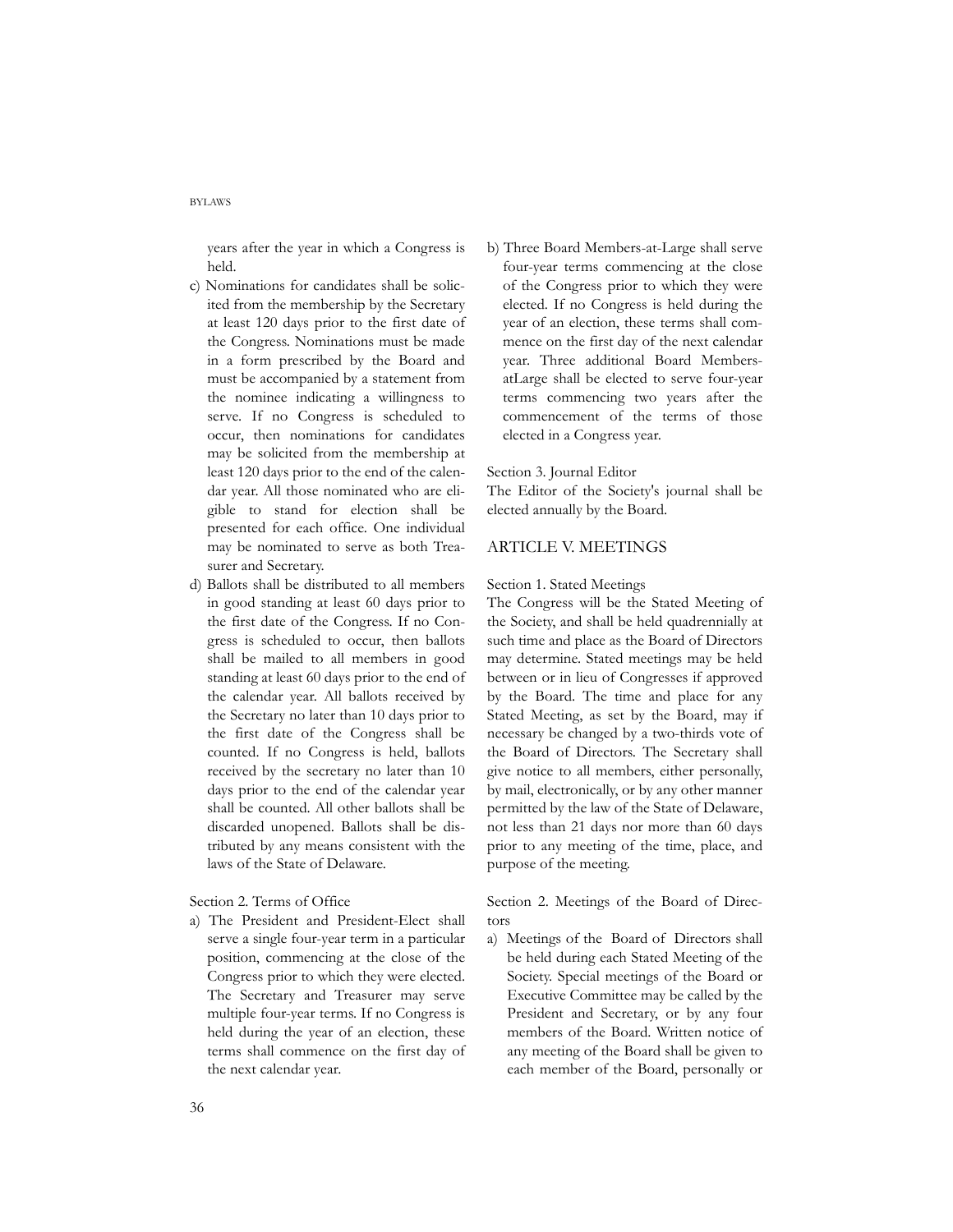by mail, or in any other manner permitted by the laws of the State of Delaware, at least three weeks prior to the meeting. Notices may be transmitted electronically. Board members may waive notice of any meeting. Waiver of notice shall be made in writing and may be transmitted electronically.

b) In meetings of the Board of Directors, a quorum shall consist of not less than one-thirds of the number of members of the Board. The affirmative vote of a majority of the Board members present at a meeting shall be necessary for the adoption of any matter voted on, unless a greater proportion is required by law, the articles of incorporation, or these By-Laws. The Board of Directors may exercise any legal authority or authority under the Articles of Incorporation and these bylaws without a meeting, by the use of electronic or telephonic communications. A Director who does not respond by the established deadline for votes taken by electronic communication shall be deemed to have abstained.

### ARTICLE VI. COMMITTEES

### Section 1. Appointment

The Board of Directors may establish such temporary and permanent committees as it deems necessary to achieve the objectives of the NOS. Such committees shall operate subject to the oversight of the Executive Committee and may be dissolved at the discretion of the Board of Directors.

#### Section 2. Membership and Terms

Members of committees, and the chairs of committees, will be appointed by the President. Each member of a committee shall continue as such until his or her successor is appointed or until the member's death, resignation or removal, or until the committee is terminated. Vacancies in the membership of any committee shall be filled by appointment made in the same manner as the original appointments to that committee.

### ARTICLE VII. PROPERTY OF THE **SOCIETY**

Section 1. Investing Trustees

- a) The Board may elect annually a committee of three Investing Trustees to hold all the funded property of the Society in trust with power to sell and to reinvest according to their judgment.
- b) In the event that the Investing Trustees are not licensed or professional investment advisors, the trustees, individually and collectively, shall be held harmless by the corporation in any action alleging injury or damage, direct or consequential, arising out of the performance of their duties, except where the trustees or any of them are judged guilty of willful misfeasance or malfeasance in the performance of their duties. The trustees may be indemnified by the NOS against all expenses and liabilities, including counsel fees, reasonably incurred or imposed upon such individual in connection with any threatened, pending, or completed action, suit or proceeding, including any settlements, in which she/he may become involved by reason or her/his being of having been a trustee; provided, however, that in the event of settlement, this indemnification shall apply only when a majority of disinterested members of the Board of Directors approves the settlement and reimbursement as being in the best interest of the NOS. The right of indemnification shall be in addition to and not exclusive of other rights to which such individual is entitled. No person adjudged to be liable for misconduct or gross negligence in the performance of his/her duties shall be entitled to indemnification under